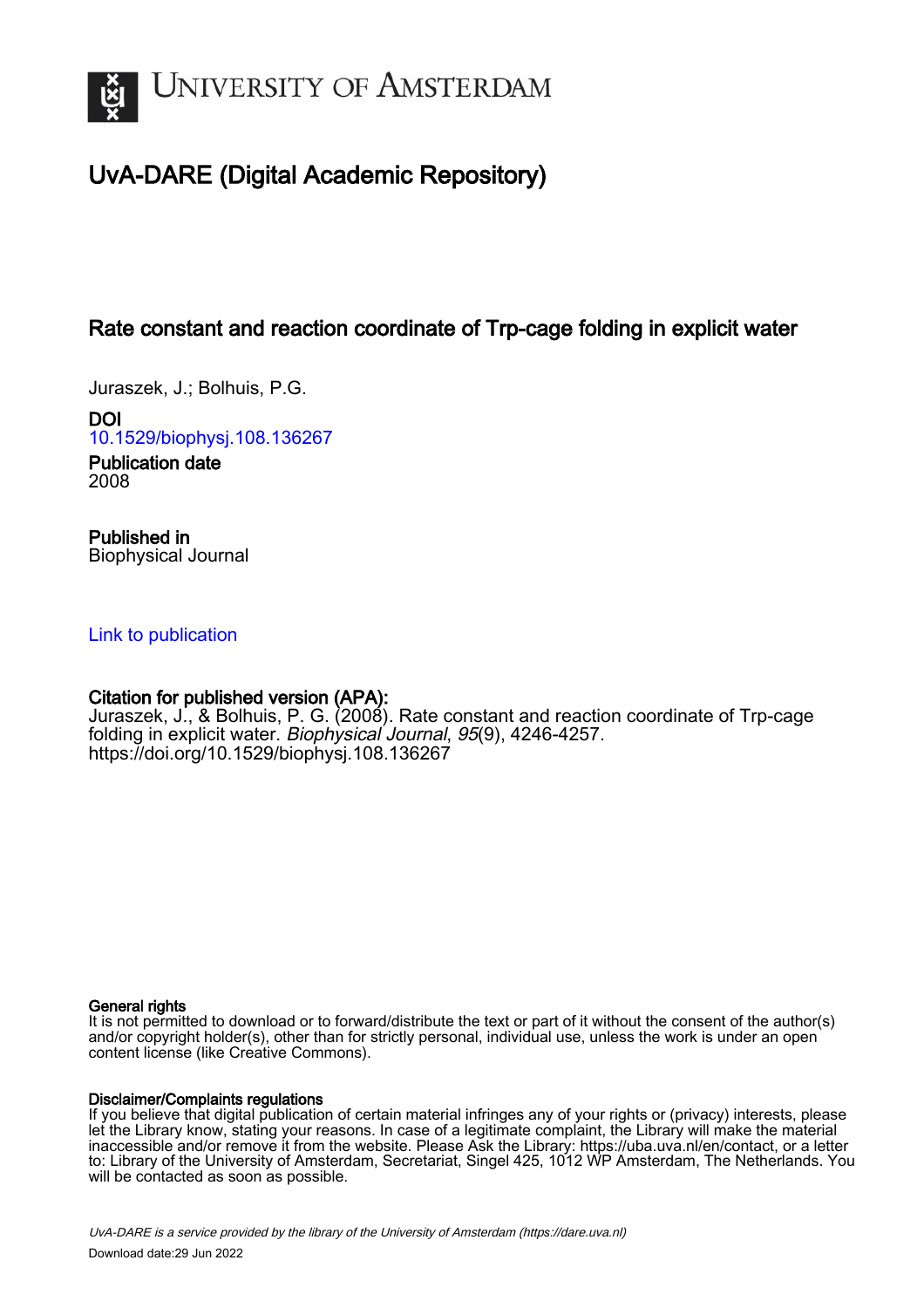# Rate Constant and Reaction Coordinate of Trp-Cage Folding in Explicit Water

#### Jarek Juraszek and Peter G. Bolhuis

van' t Hoff institute for Molecular Science, Universiteit van Amsterdam, Amsterdam, The Netherlands

ABSTRACT We report rate constant calculations and a reaction coordinate analysis of the rate-limiting folding and unfolding process of the Trp-cage mini-protein in explicit solvent using transition interface sampling. Previous transition path sampling simulations revealed that in this (un)folding process the protein maintains its compact configuration, while a (de)increase of secondary structure is observed. The calculated folding rate agrees reasonably with experiment, while the unfolding rate is 10 times higher. We discuss possible origins for this mismatch. We recomputed the rates with the forward flux sampling method, and found a discrepancy of four orders of magnitude, probably caused by the method's higher sensitivity to the choice of order parameter with respect to transition interface sampling. Finally, we used the previously computed transition path-sampling ensemble to screen combinations of many order parameters for the best model of the reaction coordinate by employing likelihood maximization. We found that a combination of the root mean-square deviation of the helix and of the entire protein was, of the set of tried order parameters, the one that best describes the reaction coordination.

# INTRODUCTION

Neidigh et al. (1) designed the Trp-cage mini-protein (NLYIQ WLKDG GPSSG RPPPS) to be a fast two-state folder, with a native state that has both secondary and tertiary structures. The native structure of the 20-residue polypeptide contains an  $\alpha$ -helix (residues 2–8), a 3<sub>10</sub>-helix (residues 11–14), and a polyproline II helix (residues 17–19) (see Fig. 1). The three helices form a hydrophobic cavity in which Trp-6 is buried. This hydrophobic core is further stabilized by a salt bridge (between residues 9 and 16). Laser temperature-jump spectroscopy experiments by Qiu et al. (2) indicated that the mini-protein folds in a two-state manner from an unfolded to a native state, with a folding rate  $k \approx (4.1 \ \mu s)^{-1}$ . Using fluorescent correlation spectroscopy, Neuweiler et al. (3) reexamined the two-state folding mechanism hypothesis. Their experiments showed that the protein (un)folds in a more complicated manner via an intermediate molten globulelike state, characterized by exposure of the tryptophan to the solvent. It remains unclear at what stage of folding the helix is being formed. The correlation between tryptophan fluorescence and circular dichroism melting data was proposed as evidence of simultaneous breaking of the hydrophobic core and helix solvation during (un)folding (2). UV-resonance Raman spectroscopy measurements show some evidence of a helical structure in the denaturated state of Trp-cage and thus suggest an early formation of the helix is possible (4). The helix-melting curve is also broader than usual; the  $\alpha$ -helix is stable until 30 $\degree$ C and melts between 40 and 70 $\degree$ C (4). Recent experiments by Streicher and Makhatadze (5) suggest a slightly more stable native state of Trp-cage compared to the data of Qiu et al. (2).

0006-3495/08/11/4246/12 \$2.00

Being a small and fast folder, the Trp-cage protein can be studied by all-atom force-field molecular dynamics simulation. In the past six years, the Trp-cage has therefore become a model system that can bridge the gap between folding experiments and simulation. Folding events of Trp-cage have been observed in all-atom implicit solvent MD simulations  $(6-8)$ , for an all-atom Go model  $(9)$ , and for a coarse-grained model (10). Work by Rhee et al. suggests that the solvent does play a crucial role in protein folding, one that current implicit solvent models are not able to capture (11). However, even for fast folders like Trp-cage a computational study of the kinetics of folding in explicit solvent using allatom force fields still presents a challenge. A straightforward MD run could give all kinetic and thermodynamic folding information, but as the microsecond folding process is a rare event on the fundamental timescale of the MD, this approach would be still beyond the capability of current computing power. These long (microsecond and longer) timescales in protein folding are caused by a rough free-energy landscape with high folding barriers. Employing distributed computing, Snow et al. directly access the kinetics by initiating many simultaneous simulations, of which a small percentage succeeds in crossing the barrier (7).

A more efficient way to overcome the high free energy barriers is by increasing the temperature, as is done in high temperature MD (12), temperature-accelerated dynamics (13), and replica-exchange MD (REMD) (14). Zhou performed REMD simulations of Trp-cage in explicit solvent (15) and confirmed the two-state nature of the folding. Zhou also proposed an intermediate (I) state structure, containing two hydrophobic cores, because of Trp-cage being such a fast folder. More recently, Paschek et al. (16) observed folding events in an explicit solvent REMD simulation using the AMBER force field. In previous work (18) we concluded that

Submitted April 28, 2008, and accepted for publication July 28, 2008. Address reprint requests to Peter G. Bolhuis, Tel.: 31-020-525-6447; E-mail: bolhuis@science.uva.nl.

Editor: Angel E. Garcia. 2008 by the Biophysical Society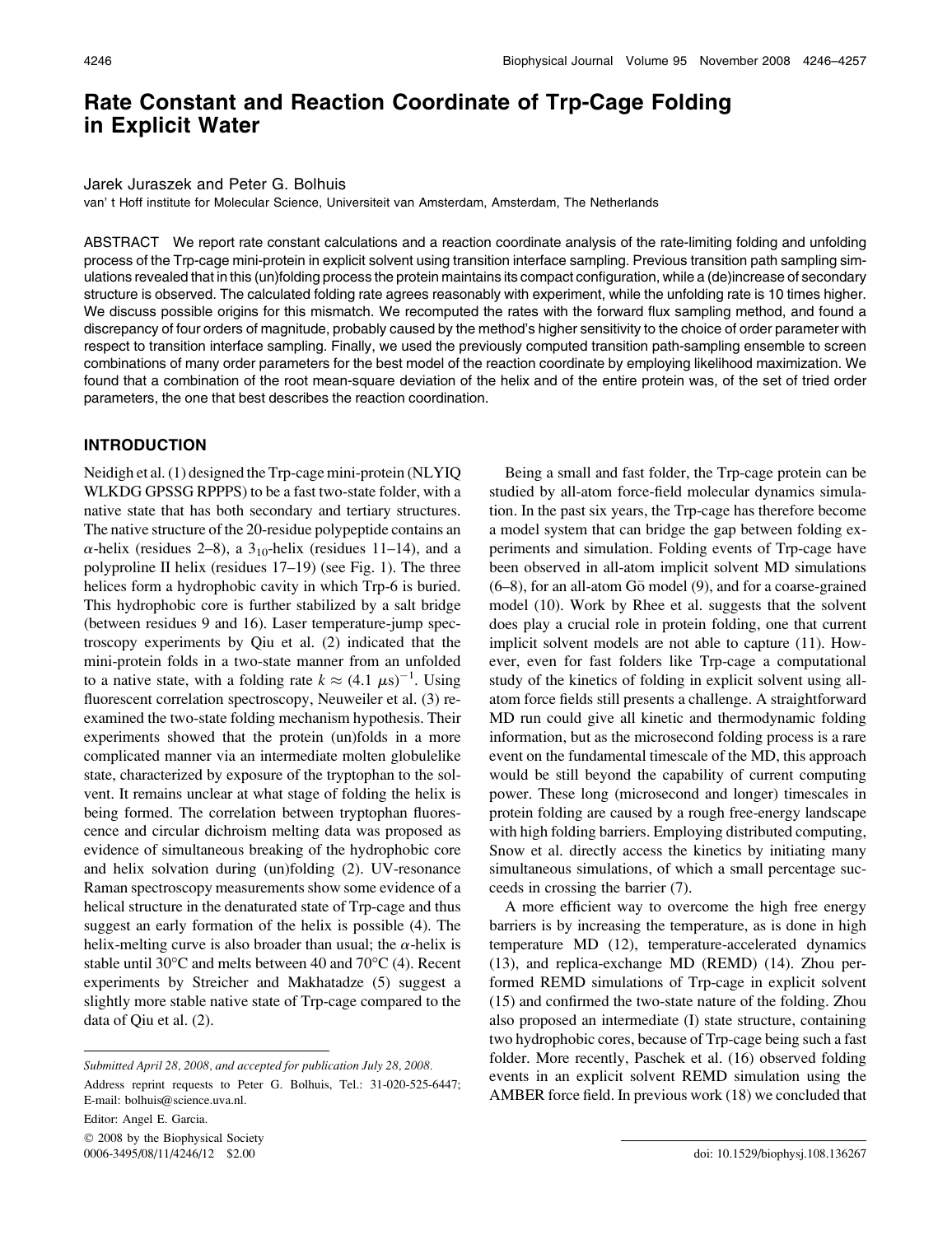

FIGURE 1 (Un)folding routes of Trp-cage mini-protein. The backbone of the configurations is plotted in white, in cartoon representation. Hydrophobic side chains forming the tryptophan pocket are plotted in licorice: tryptophan side chain in yellow, proline amino acids in green, tyrosine in orange, and lysine in white. Water molecules within  $3 \text{ Å}$  of the side chain of Trp-6 are plotted in licorice, with oxygen atoms in red and hydrogen in white. Two major routes between the native state  $(N)$  to the unfolded state  $(U)$  are possible from Juraszek and Bolhuis (18): one passing through state L, the other one through state I. The rate-limiting barrier is schematically represented by the light blue dotted line. The close-to-native intermediate state  $P_d$  is still in the basin of attraction of the native state, allowing for a mixed-mechanism pathway  $N - P_d - L$ , indicated by the black dotted line.

our REMD simulations of Trp-cage in explicit water using the OPLSAA force field did not converge well and in fact did not show folding at all (in the available simulation time). In addition, REMD does not directly yield accurate information about the rare event at room temperature, because transitions only occur at high temperatures.

Other rare event methods therefore employ biasing potentials to enhance conformational sampling at room temperature (e.g., umbrella sampling (17), metadynamics (19), hyperdynamics (20), and flooding (21)). Piana and Laio successfully applied metadynamics to the Trp-cage system (22). Such biasing methods enable the computation of thermodynamic properties, but cannot be used to obtain accurate kinetics and mechanisms in complex systems, as they do not preserve the dynamics. Moreover, applying the biasing potential as a function of an order parameter requires a priori knowledge of the important reaction coordinate. A wrong choice of reaction coordinate in these methods leads to poor statistics, a wrong mechanism, and overestimation of the rate constants. To address this so-called reaction coordinate problem, Dellago et al. (23,25) and Bolhuis et al. (24) developed the transition path sampling (TPS) methods (23–25), a suite of techniques that enable the collection of an ensemble of transition paths (the path ensemble) between an initial and final state, without prior knowledge of the reaction coordinates. Applied to protein folding, the TPS algorithm samples trajectories of several nanoseconds long, connecting the native and unfolded states of the protein at room temperature. A straightforward molecular dynamics achieving a similar connecting trajectory would take many microseconds. In addition, analysis of the path ensemble yields the mechanism, transition state ensemble, and the rate constant. The TPS rate constant evaluation is rather computationally intensive. The transition interface sampling (TIS) method is a more efficient implementation of path sampling to evaluate the rate (26). Recently, Allen et al. proposed the forward flux method as an efficient alternative for TIS (27). While originally developed for nonequilibrium dynamics, for which there is no microscopic reversibility, the method is also valid for equilibrium dynamics (see, for instance, (28)).

In previous work (18), we studied the rate-limiting folding process with TPS and found that the protein follows two major (un)folding routes, resembling two generic proteinfolding mechanisms: nucleation-condensation (NC) and diffusion-collision (DC). In Fig. 1, we show a summary of these results. Along one route  $(U - I - P_d - N)$ , the polypeptide first forms the main secondary structure—the  $\alpha$ -helix, followed by the appearance of the tertiary contacts (DC). On the second pathway  $(U - L - N)$  the tertiary contacts precede the formation of the secondary structure elements (NC). Two different folding routes, the predominant one in agreement with intermediate (I) found by Zhou, have also been predicted by an all-atom Go model (9). In contrast to these predictions we find that 20% of the paths first form the helix, whereas 80% first form the tertiary contacts. The fact that there are two pathways suggests that the secondary structure (the helix) is by itself only marginally stable, and has to be stabilized by tertiary interaction. Because the helix is rather small, this is not unlikely. The prediction of the preference of the  $U - L - N$  route could also be an artifact of the force field.

In this article, we employ TIS (26) to calculate the rate constants for the folding and unfolding of the Trp-cage in explicit solvent. Because the TIS method can only tackle one barrier at the time, we choose the most likely of the two possible folding routes, the  $U - L - N$  pathway (see Fig. 1) because this route will contribute mostly to the rate. On this pathway, the protein first forms its native state tertiary contacts, while the secondary structure is still solvated. We compare the TIS calculations with forward flux sampling (FFS) simulation results.

The reaction coordinate of a process is an important ingredient for understanding this process. The lack of knowledge of the reaction coordinate is the reason why TPS was developed in the first place. As stated above, analysis of the path ensemble can reveal the reaction coordinate. Extracting a reaction coordinate is difficult, and in the past, a prospect candidate for reaction coordinate had to be tested by committor analysis (29). The committor is the probability of a structure to relax into the initial or final state (in the protein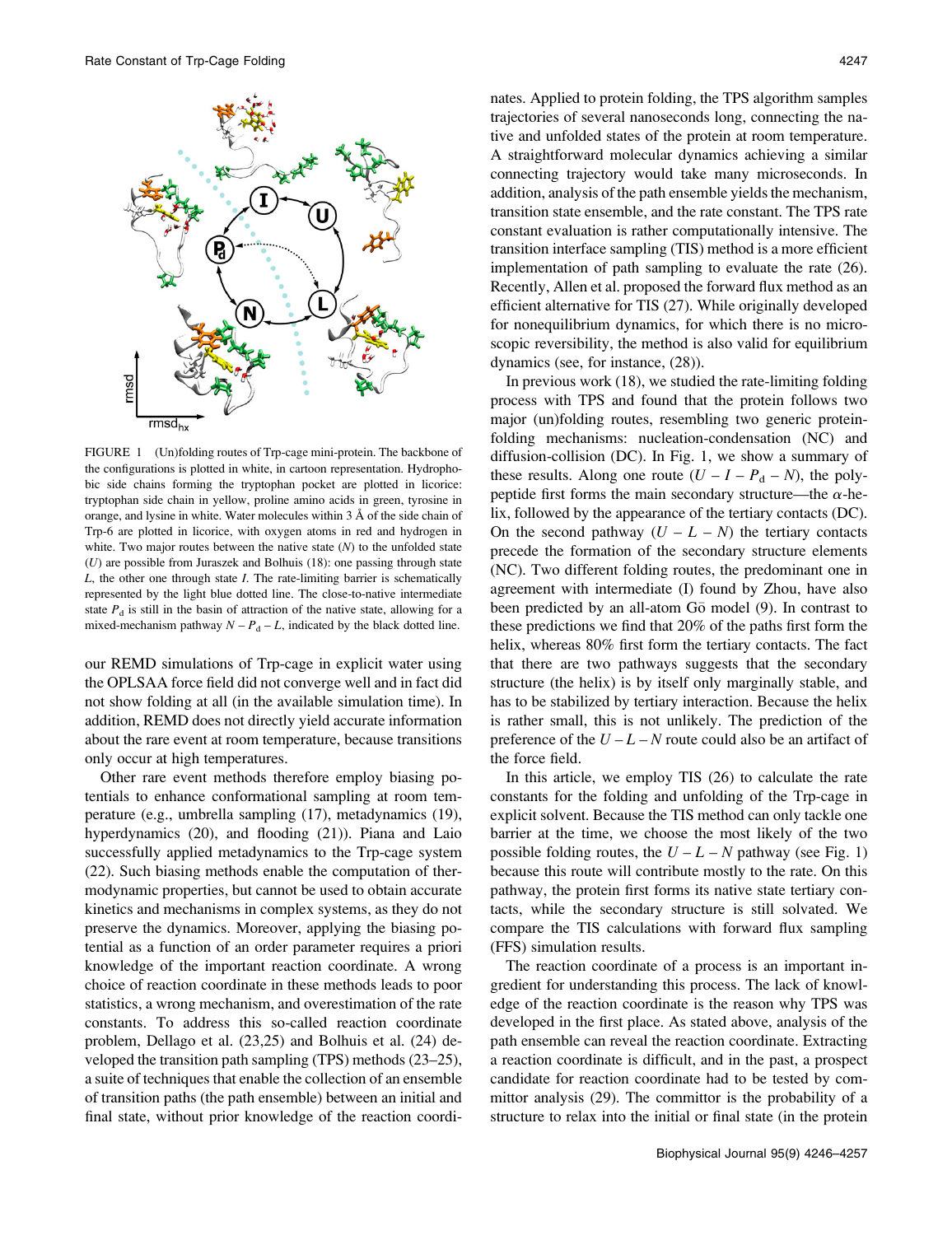community, this is known as the p-fold). The committor is the ideal reaction coordinate as it smoothly changes from zero in the initial state, to 0.5 for the transition state ensemble, and to unity for the final state. However, the committor does not give physical insight in the mechanisms. Instead, we seek a reaction coordinate that predicts the committor. A prospect reaction coordinate can be tested for this property by computing the committor probability distribution for a constrained ensemble of configurations at a certain value of this reaction coordinate candidate (29). This is an extremely costly procedure, and might require many iterative cycles of proposing and testing a reaction coordinate. Ma and Dinner devised a genetic neural network approach to automate this analysis (30). However, prospect reaction coordinates can also be screened, based on information from just the TPS path ensemble itself. Peters and Trout (31) and Peters et al. (32) recently introduced a likelihood maximization (LM) method that only takes data from the TPS ensemble as in input, thus reducing the computational effort analysis of the reaction coordinate dramatically. In this article, we use this method to obtain the reaction coordinate for the Trp-cage.

The article is organized as follows. After the description of the path sampling and the LM method, we describe the results of the TIS rate constant calculation and the comparison between TIS and the FFS results. Subsequently, we discuss the reaction coordinate analysis. We end with concluding remarks.

## METHODS

#### System preparation

The 304-atoms protein NMR structure (PDB entry 1L2Y) was solvated in 2797 SPC water molecules in a rhombic dodecahedral box of the diameter of 50 Å. All MD simulations were done with the GROMACS molecular simulation package (33), together with OPLSAA FF (34) and the SPC water model (33). After energy minimization and a protein position restraint run of 100 ps, the system underwent equilibration at ambient conditions of 1 bar and  $300$  K for 10 ns. These equilibration runs were performed using a Nosé-Hoover thermostat and the Berendsen box scaling method for the pressure coupling. Subsequently the box size was changed to  $50.4 \text{ Å}$ , corresponding to ambient pressure. All of the MD simulations in this article were performed at this constant volume, with a time-step of 2 fs. Furthermore, dodecahedral periodic boundary conditions were applied; long-range electrostatic interaction were treated by fast particle-mesh Ewald (35,36) with a grid spacing of 1.2 Å, and the Nosé-Hoover thermostat  $(37,38)$  ensured a constant temperature.

#### Molecular dynamics with a stochastic thermostat

All of our TPS and TIS simulations were performed using molecular dynamics with a simplified version of Andersen temperature coupling, applied only to the center-of-mass motion of water molecules. We employ a very weak coupling, so that the dynamical properties of the system do not diverge significantly from their deterministic counterparts (1). We choose the coupling constant in such a way that the diffusion of water molecules is the same as in a simulation using a Nosé-Hoover thermostat. For the box size we use, this coupling frequency turns out to be slightly less than one water molecule per MD step. We tested this procedure on an SPC water system, to check whether the system couples correctly to the desired temperature and the velocity distribution is preserved compared to the Nosé-Hoover MD. These test simulations were carried out on a system of 2797 SPC water molecules in a rhombic dodecahedral box, using the same settings as described in System Preparation. Fig. 2 shows that this procedure yields velocity distributions identical to the ones obtained using Nosé-Hoover MD and that the equipartition of energy is fulfilled. The velocity of the center-of-mass of water molecules are Maxwell-Boltzmann distributed for both the Nosé-Hoover thermostat and our version of the Andersen thermostat. Equipartition of energy is fulfilled, meaning that the kinetic energy is equally distributed between rotation of water molecules and the motion of their center of mass. Both kinetic energy contributions are depicted in Fig. 2 and are identical for both simulations.

After insertion of the protein, we observed that the system temperature rose  $\sim$  2 $\degree$  above the imposed temperature. This phenomenon is caused by a small energy drift related to the temperature-uncoupled polypeptide. Many factors could cause the uncoupled system to overheat but the single precision MD of GROMACS is probably the most significant one. Although a difference of  $2^{\circ}$  does not have a significant impact on the (un)folding rate we compensate for the mild overheating of the protein by decreasing the imposed temperature of water by  $\sim$ 4 $\degree$  to 296 K. We could have increased the Andersen coupling constant to remove heat faster from the water shell surrounding the protein, but this in return would slow down the water diffusion with respect to the Nosé-Hoover MD reference.

While Trp-cage is considered one of the fastest folding polypeptides forming secondary and tertiary structure elements, the free-energy barrier separating unfolded from the folded state is still too high to observe a folding event in a regular MD simulation in explicit solvent. The experimental folding time is  $\tau_{\text{fol}} = 4.1 \,\mu s$  (2), and one would have to run on average 4.1  $\mu s$ MD to observe one folding event. We know from our previous work that transition paths crossing the rate-limiting barrier are, on average,  $\tau_{trans} = 3$  ns long—three orders-of-magnitude shorter than the folding time. Hence, the probability to find the protein on a transition path is  $\sim$  7  $\times$  10<sup>-4</sup>, and it would be a waste of computational effort to examine the folding rare events with a straightforward MD. Moreover, 4.1  $\mu$ s is still far beyond today's computational limits (on a single node this would take more than two years). Therefore, we use TPS to sample transition pathways effectively.

# Path sampling

#### Transition path sampling

Transition path sampling (TPS) (23–25) comprises a set of techniques designed for sampling the ensemble of transition paths that connect two stable states, the initial state  $A$  and the final state  $B$ , without prior knowledge of either the transition states or the reaction coordinate of the  $A \leftrightarrow B$  process. TPS performs an importance sampling of trajectory space by generating new trial paths, and accepting or rejecting those paths according to their weight in the path ensemble by applying a Metropolis Monte Carlo criterion based on the detailed balance condition. The transition path sampling method generates trial paths by the shooting algorithm (25), which alters a randomly chosen time-slice (the shooting point) on an existing path randomly and integrates the equations of motion both forward and backward in time. In the basic fixed path-length implementation of TPS, the Monte Carlo criterion consists of checking whether the new trial path connects the states A and B. If so, the trial is part of the path ensemble, and can be accepted as the current path, otherwise it is rejected. The more efficient flexible path length TPS algorithm stops the generation of a path as soon as it enters one of the stable states (18,26). To maintain detailed balance, the acceptance criterion then depends on the path-length ratio of the old and the new paths.

The deterministic shooting algorithm runs into problems for long diffusive folding trajectories (long compared to the time-step, i.e., longer than a few picoseconds). While a random shooting point might seem to lie in the barrier region (i.e., outside of the stable state definitions), it can in fact already be completely committed to one of the stable states. In that case, the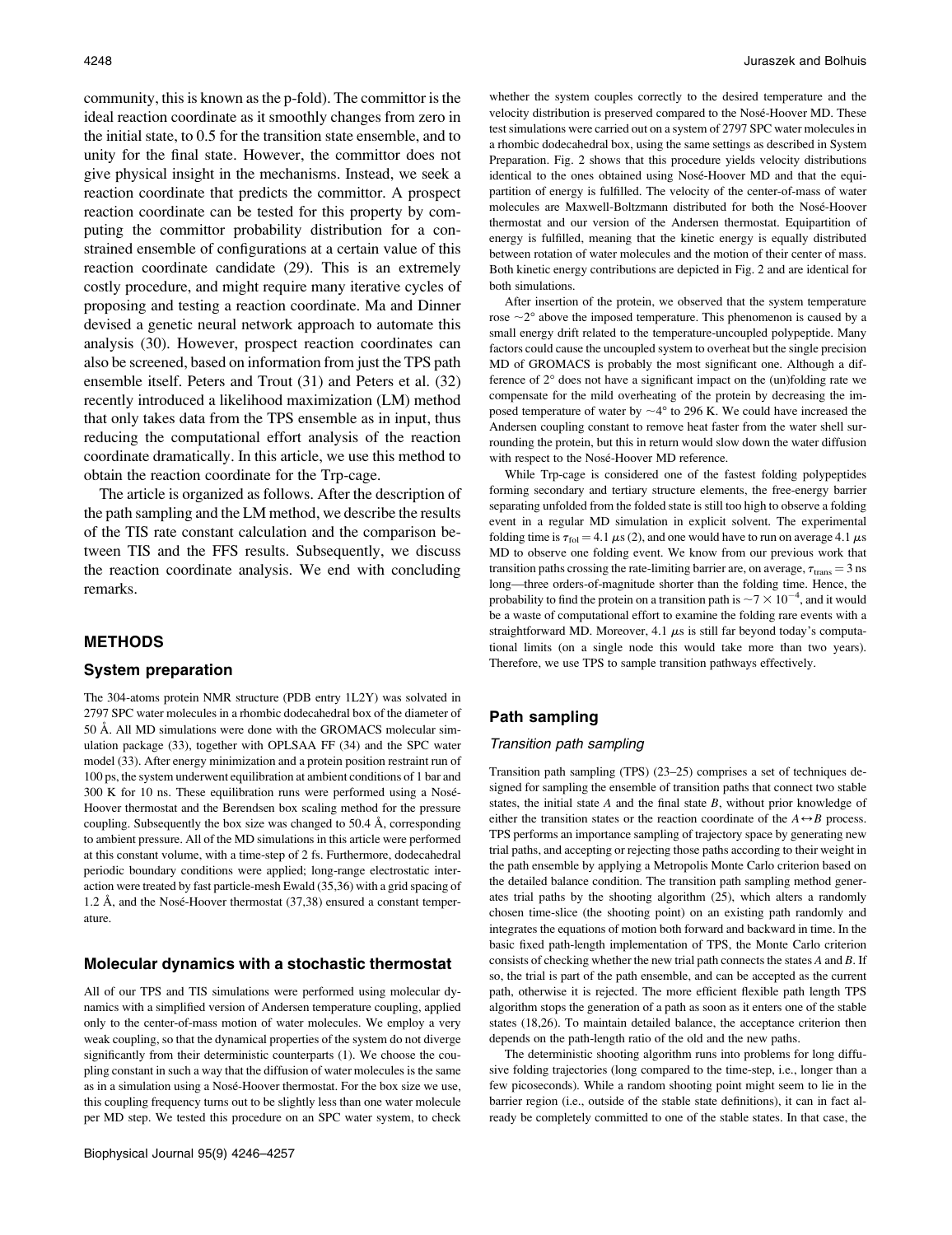

FIGURE 2 A comparison between the simulations using our version of Andersen thermostat (right panels) and a Nosé-Hoover (left panels) MD shows that the rotational and center-of-mass velocities (bottom) and kinetic energies (top) of water molecules are correctly distributed.

acceptance ratio will be extremely low. Only when shooting from points around the true transition-state region can we expect a reasonable acceptance. To alleviate this problem we employ the stochastic shooting algorithm (39) allowing shooting in one direction, either forward or backward. Application of deterministic MD to generate stochastic trajectories requires the introduction of a small amount of stochasticity in the trajectories, for instance by the Andersen thermostat. As mentioned above, the Andersen coupling constant can be made small enough so that there is no noticeable difference from completely deterministic dynamics (1). (The details of the algorithm can be found in (18).)

The advantage of stochastic sampling is an improved acceptance ratio of  $\sim$  50%. However, on the other hand, we have to wait several successful shots before an entirely new pathway is generated, because a single successful shooting replaces only one part of the trajectory. In the case of Trp-cage in explicit solvent, the method was two orders-of-magnitude more efficient than regular MD (18), based on the uncorrelated transition pathways.

We note that the TPS simulation require an initial pathway to bootstrap the sampling. While there are many ways to create such an initial pathway (see, e.g., (40)), we rely on a high temperature unfolding pathway.

## Transition interface sampling

The TIS algorithm, contrived for the calculation of rate constants (26), adopts the TPS shooting algorithm for sampling the transition path ensemble. Similar to TPS, the method does not strongly depend on the choice of an order parameter, and thus can be applied to complex systems in which the reaction coordinate is not a priori known. The major requirement is that an order parameter  $\lambda$  can distinguish between the initial state A and the final state B. The next step is to divide the configuration space of the system in a number of subspaces by introducing  $n_1 + 2$  interfaces  $\lambda = \lambda_i$ , where  $i = 0, \ldots, n_1 + 1$ , chosen such that  $\lambda_0 < \lambda_1 < \ldots < \lambda_{n_I} < \lambda_{n_I+1}$ . The first interface  $\lambda_0 \equiv \lambda_A$  is identified with the boundary of stable state A, whereas the last interface  $\lambda_{n+1} \equiv \lambda_B$  is the boundary of state B. The calculation of the rate constant is then reduced to the subsequent calculation of the conditional crossing probabilities  $P_A(\lambda_{i+1}|\lambda_i)$  that a trajectory, starting in state A and passing through interface  $\lambda_i$ , will also cross interface  $\lambda_{i+1}$  before returning to A. Multiplying these crossing probabilities together with the effective positive flux through the first interface  $f_A^{1,0}$ , as defined in van Erp et al. (26), yields the rate constant  $k_{AB}$ :

$$
k_{AB} = f_A^{1,0} \prod_{i=1}^{n_1} P_A(\lambda_{i+1}|\lambda_i).
$$
 (1)

The flux factor  $f_A^{1,0} = N_c^+/T$  in Eq. 1 can be calculated by performing an MD simulation of time  $T$  in the initial state A and counting the number  $N_c^+$  of effective positive crossing events of the first interface  $\lambda_1$ . The conditional probabilities  $P_A(\lambda_{i+1}|\lambda_i)$  can be determined by performing a TIS simulation (26).

#### The biased stochastic TIS shooting algorithm

We employ the stochastic version of the shooting algorithm, in which we modify neither positions nor momenta of the shooting point (39). The stochasticity introduced by the mild Andersen coupling will cause the trajectory to diverge from the initial one, taking care of the constant temperature at the same time. To increase the efficiency of sampling we introduce a bias causing the shooting points to be drawn around the interface, with a Gaussian distribution, to assure that nearly every trajectory will cross the interface. This bias is introduced by assigning to each time-slice  $\tau$  a nonuniform weight  $w(\tau)$ that depends on the values of the order parameter  $\lambda(\tau)$  and  $\lambda_i$ . The probability of selecting a given time-slice as a shooting point can be written as

$$
p_{\rm sp}(\tau) = w(\tau) / \sum_{\tau=0}^{\tau=1} w(\tau) \tag{2}
$$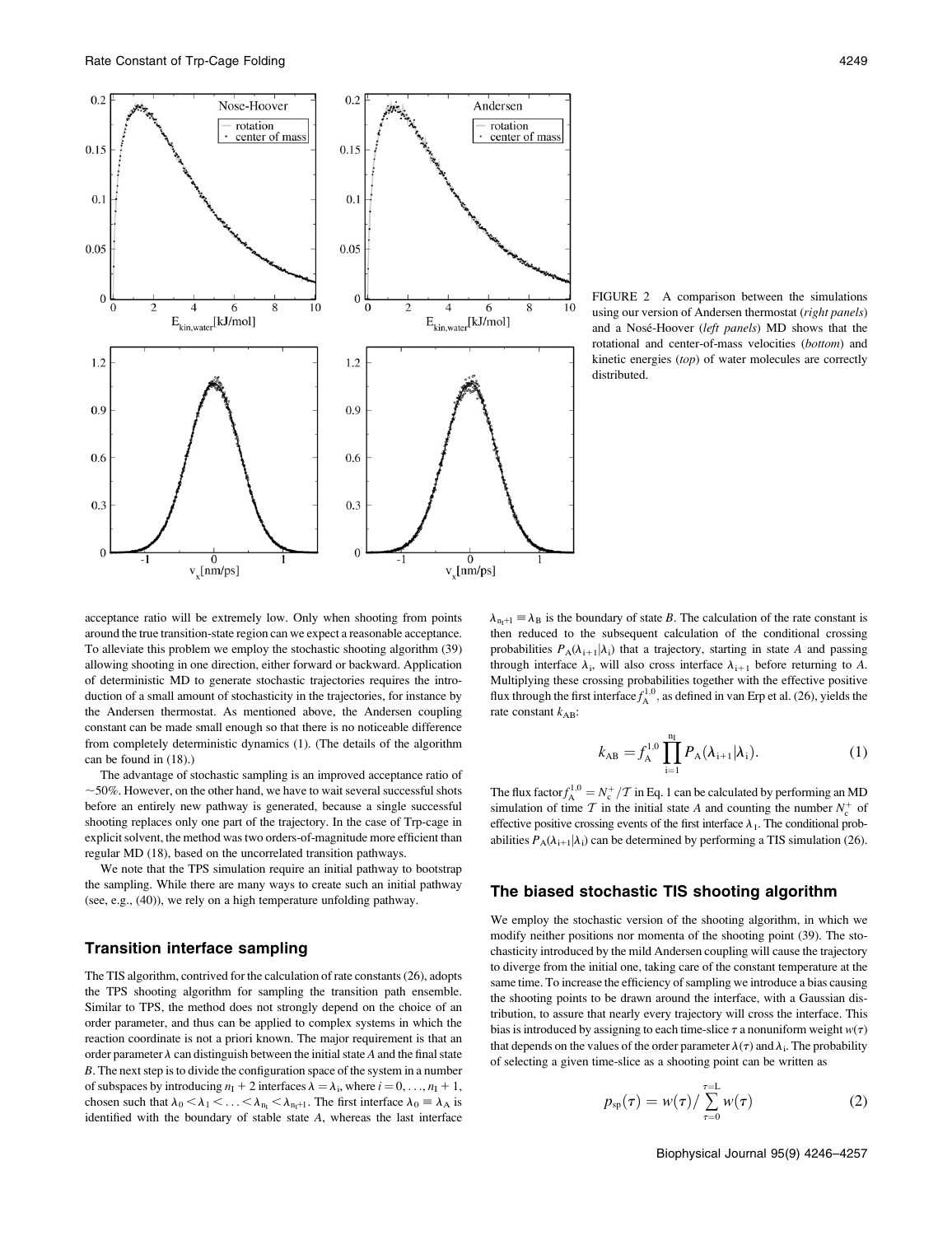and becomes  $1/L$ , in the case no bias is introduced, with  $L$  denoting the number of time-slices in the path. In our version of the TIS algorithm,  $p_{sp}(\tau)$ equals to

$$
p_{sp}^{\text{Gauss}(\lambda_i,\sigma)}(\tau) = \frac{\exp(-( \lambda_{\tau} - \lambda_i)^2 / 2\sigma^2)}{\sum_{\tau=0}^{\tau=1} \exp(-( \lambda_{\tau} - \lambda_i)^2 / 2\sigma^2)},
$$
(3)

where  $\sigma$  is of the order of the picosecond fluctuations in the parameter  $\lambda$ around interface  $\lambda_i$ .

Instead of using a fixed path length, we rely on a flexible path length definition (26). From an existing path  $o$  with  $L^{(o)}$  time-slices, we choose a random time-slice  $\tau$  as our shooting point. We randomly choose either the forward or backward direction for shooting and reverse the momenta for a backward shot. We then integrate the equations of motion using Andersencoupled MD until after a time  $\tau_f$  we reach either region A or B. A trial path is constructed in which the newly shot trajectory replaces a part of the old path starting at  $\tau$ . In the case of the backward shot, all momenta are reversed again. The new trial path *n* has a path length  $L^{(n)} = \tau + \tau_f$  in the case of forward trial shot, and  $L^{(n)} = (L^{(o)} - \tau) + \tau_f$  in the case of a backward shot. If the trial path does not start in A or does not cross  $\lambda_i$ , it is rejected straightaway. Otherwise, to obey detailed balance, it may be accepted with the Metropolis acceptance ratio

$$
P_{\text{acc}} = \min\left(1, \frac{W^{(\text{o})}}{W^{(\text{n})}}\right),\tag{4}
$$

where the *min* function returns the smaller of its arguments and  $W^{(i)}$  =  $\sum_{\tau=0}^{\tau=N} w^{(i)}(\tau)$  is a sum of all weights  $w(\tau)$  of trajectory *i* (a path weight). To avoid having to reject paths that do connect A and  $\lambda_i$  but are too long, in practice we choose a random number  $\xi = (0, 1)$  and determine the maximum path weight  $W_{\text{max}} = W^{(0)}/\xi$  in advance. The MD integration can then be halted if the total trial path weight exceeds  $W_{\text{max}}$ . As the shooting point bias enhances the acceptance ratio we also perform simultaneous shots in the forward and backward time directions. We set the percentage of these twoway shots to 20%.

Note that our implementation of TIS differs from the original TIS implementation (26) in the use of the stochastic algorithm. We believe that our implementation here is an efficient path-sampling algorithm for diffusive processes.

In summary, our stochastic TIS algorithm consists of the following steps:

- 1. With a probability  $p_{\text{sp}}^{\text{Gauss}(\lambda_i,\sigma)}$ , given by Eq. 3, select a random time-slice  $\tau_{sp}$  on the current trajectory  $\varrho$  to act as the shooting point for the new trajectory n.
- 2. Draw a random number  $\xi \in (0, 1)$  and calculate the maximum allowed sum of weights  $W_{\text{max}}^n$  for the new path from  $W_{\text{max}}^{(n)} = W^{(0)} / \xi$ .
- 3. Draw a random number  $p_{1\text{way}} \in (0, 1)$ . If  $p_{1\text{way}} \le 0.8$ , decide to shoot either forward or backward with the same probability. In the case of a backward shot, reverse the momenta of the shooting point  $\tau_{\text{sp}}$ . Initiate a single MD simulation. Note that for the Leap Frog algorithm, reversal of the momenta consists of integrating the system half timestep to obtain  $v(t+(1/2)\Delta t)$ . The reversed time-slice is of the form  $(x(t), -v(t+(1/2)\Delta t)).$
- 4. If  $p_{1\text{way}} > 0.8$ , initiate two molecular dynamics simulations: forward from unchanged time-slice  $\tau_{sp}$  and backward from  $\tau_{sp}$  with reversed momenta.
- 5. Continue the MD simulation(s), with Andersen temperature coupling as defined in Methods, until the sum of weights of the resulting trajectory (after gluing with a part of the old trajectory  $\rho$  in the case of one-way shooting, or gluing backward and forward trajectories in the case of the two-way shooting) exceeds  $W_{\text{max}}^{(n)}$  or one of the two stable states is reached.
- 6. In the case where the resulting trial trajectory is not of the form  $A \rightarrow$  $\lambda_i \rightarrow A$  or  $A \rightarrow \lambda_i \rightarrow B$ , reject it. Otherwise, the trajectory is accepted and trajectory n becomes the current trajectory.
- 7. Update path averages and restart the procedure at point 1.

#### Forward flux sampling

Forward flux sampling (FFS) (27) is a method that allows the sampling of stochastic dynamical pathways connecting two stable states separated by a free-energy barrier and calculates the rate constant for the transition. While initially derived for nonequilibrium dynamics, FFS can also be used for equilibrium transitions (28). Similar to TIS, FFS divides the phase space with nonoverlapping interfaces defined by a parameter  $\lambda$ . As in Transition Interface Sampling,  $\lambda$  does not have to be a reaction coordinate; nonetheless, it should be able to distinguish between the initial and final states A and B. The interfaces are such that  $\lambda_0 < \lambda_1 < \ldots < \lambda_{n_I} < \lambda_{n_I+1}$ , and if  $\lambda < \lambda_0 = \lambda_A$ , this means the system is in state A; and if  $\lambda > \lambda_{n+1} = \lambda_B$ , the system is in state B. The rate constant  $k_{AB}$  for the transition from A to B is given by Eq. 1. The flux factor calculation has already been explained in Transition Interface Sampling and consists of counting the positive effective crossings of the interface  $\lambda_A$  per time in an MD simulation under ambient conditions. The difference between the TIS and FFS framework lies in the calculation of the crossing probabilities. First, one collects the set of time-slices associated with the positive recrossings of interface  $\lambda_1$ . Time-slices are randomly picked and used as shooting points for MD simulations without modifying the initial conditions. The trajectories resulting from a single point are different because of the use of stochastic dynamics. The MD integration can be stopped after having reached either the initial state A or the next interface  $\lambda_2$ . The estimator of the crossing probability is  $P(\lambda_2|\lambda_1) \approx N_2/N$ , where  $N_2$  equals the number of trajectories reaching the next interface and  $N$  is the total number of trajectories shot from the interface  $\lambda_1$ . This procedure is iteratively executed for the subsequent interfaces, until  $\lambda_B$  (state B) is reached. The total crossing probability  $P(\lambda_B|\lambda_1)$  is calculated by multiplying all the intermediate crossing probabilities according to the Eq. 1. The transition path ensemble can be obtained by gluing all the pathways starting from those that reached the last interface. The resulting glued trajectories are true dynamical trajectories, as the shooting points were not modified.

#### Reaction coordinate analysis

An order parameter can be considered a good reaction coordinate if it describes the progress of a reaction. As stated in the Introduction, the best reaction coordinate one could imagine is undoubtedly the committor. Calculating the committor of a structure consists of shooting a number of trial trajectories from that particular configuration each time with randomly reinitialized momenta (25). This procedure, known as p-fold analysis for proteins (41), is computationally expensive. Moreover, while the computation of committors along transition paths yields the transition-states ensemble, the committor itself is an abstract coordinate that fails to give insight into the reaction mechanism. Instead, we seek a physically relevant order parameter that would predict the committor well, but would still be a straightforward function of the configuration.

Committor analysis can test candidate reaction coordinates by computing the probability distribution of committor values for an ensemble of configurations constrained to a certain value of the prospect reaction coordinate (29). A committor distribution that is sharply peaked for a given value of an reaction coordinate is the signature of a good reaction coordinate having a good correlation with the committor. Needless to say, such analysis is event more expensive than the committor computation.

Peters and Trout (31) and Peters et al. (32) have recently formulated an approach that screens candidate reaction coordinates for the one that best predicts the committor, based on information from a TPS ensemble alone. In this algorithm, known as likelihood maximization (LM), a number of linear combinations of all available order parameters are tested for the best correlation with the committor function. For an existing TPS ensemble, the method yields insight into the reaction coordinate and allows us to approximate the transition states at no significant additional computational expense. As the crucial input for the LM algorithm, one can extract from the path ensemble the set of forward shooting points, together with the information whether they relax to state  $A$  or state  $B$ . In a sense, each of the TPS shooting trajectories can be regarded as an instance of a committor computation.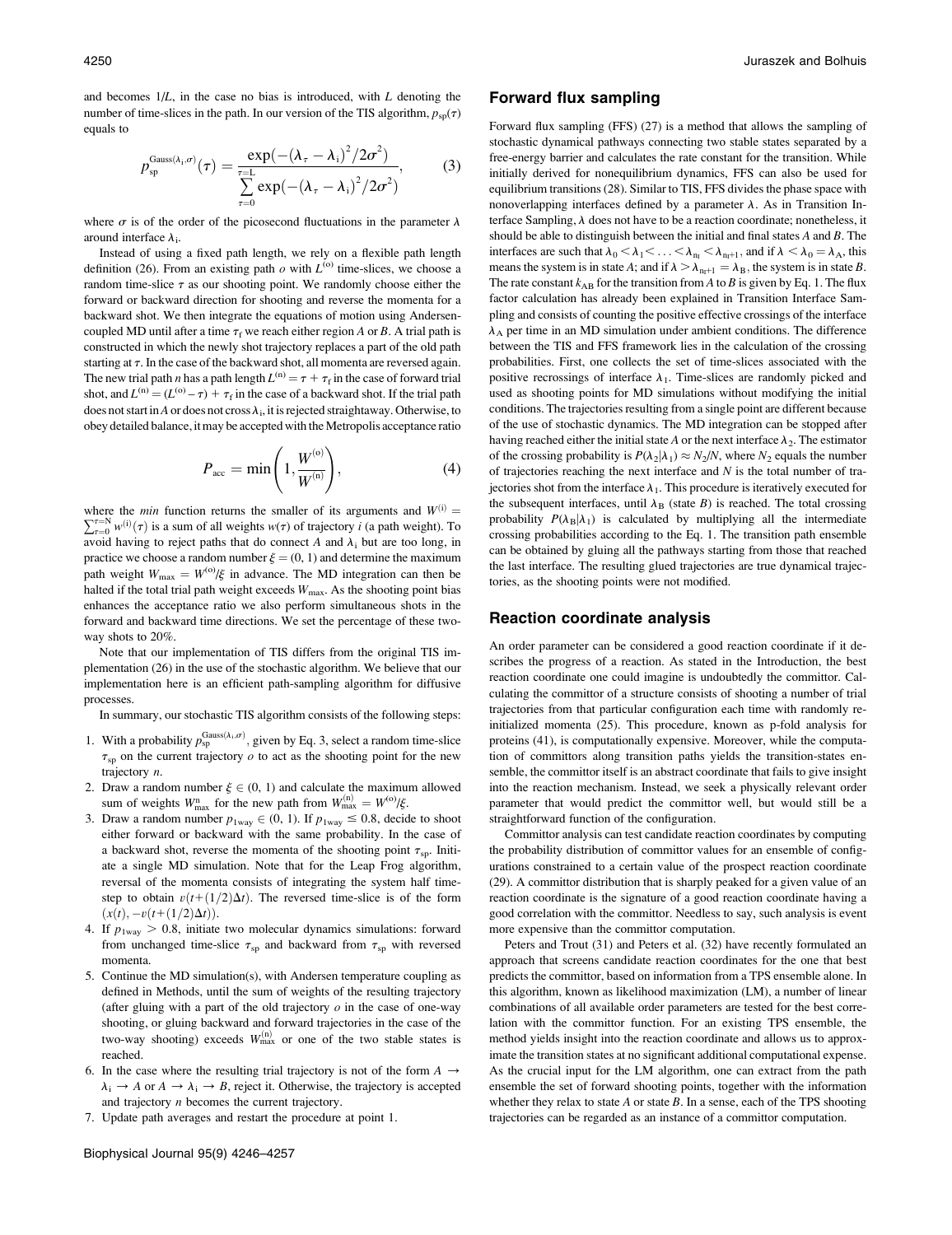Peters and Trout (31) and Peters et al. (32) assume a sigmoidal shape of the committor  $p_B(x)$  as a function of a trial reaction coordinate r:

$$
p_{\mathbf{B}}(x) = \frac{1}{2} + \frac{1}{2} \tanh[r(q(x))].
$$
 (5)

The trial reaction coordinate  $r(q)$  is estimated as a linear combination of n order parameters  $q_i$ ,

$$
r(q(x)) = \sum_{i=1}^{n} a_i q_i(x) + a_0,
$$
 (6)

where  $a_i$  values are the model's fitting parameters, to be optimized by the LM method. The likelihood function  $L(a)$  gives the probability to observe the measured data, as a function of the model parameters  $a$ ,

$$
L(a) = \prod_{x \to B} p_B(x \to B) \prod_{x \to A} [1 - p_B(x \to A)], \tag{7}
$$

where the products run over, respectively, the accepted and rejected shooting points obtained by TPS.  $X_{\rightarrow B}$  denotes the set of forward shooting points ending up in B, and  $X_{\rightarrow A}$  the ones that end up in A. Maximizing (the logarithm of) the function  $L(a)$  with respect to the parameters  $a$ , results in the reaction coordinate that best describes the observed data, given the model, Eq. 5.

We analyze the TPS shooting points using the LM method according to the following procedure. For each configuration  $x$  we compute all the parameters defined in Order Parameters (see below). We then construct linear combinations of n of these order parameters, and maximize the likelihood in Eq. 7 using the Broyden-Fletcher-Goldfarb-Shanno method (42). The linear combination of order parameters with the highest likelihood, as given by the coefficients a, corresponds to the best collective variable. We repeat this analysis by incrementing the number of order parameter  $n$  by one, until there is no further significant improvement in the maximum likelihood (32).

## Order parameters

All TPS-based algorithms, including TIS, rely on the proper definition of the stable states. The order parameters used in these definitions should not only distinguish between the stable states but also be representative for these states (25,43,44). We obtain the set of state-defining order parameters from straightforward MD and REMD simulations (18). For Trp-cage, in all of the simulations, we monitor the following order parameters: the protein radius of gyration using the  $\alpha$ -carbons only (*rg*); the fraction of native contacts ( $\rho$ ); the root mean-square deviation from the native  $\alpha$ -carbons structure (*rmsd*); the root mean-square deviation of the  $\alpha$ -helical residues 2–8 from an ideal helix  $(rmsd<sub>hx</sub>)$ ; RMSD of the hydrophobic core, i.e., the tryptophan and the prolines 12 and 17–19 ( $rmsd_{core}$ ); the solvent-accessible surface (sas) of the whole protein; the distance  $(sb)$  between donors and acceptors in the hydrogen bonds of the salt-bridge between Arg-16 and Asp-9; and the number of water molecules around tryptophan  $(nw_{\text{trp}})$ . We use these order parameters to construct free-energy diagrams, extract stable state definitions, and for the reaction coordinate analysis.

#### RESULTS AND DISCUSSION

# Transition path sampling

The TPS results have been discussed extensively in Juraszek and Bolhuis (18). We summarized these findings in Fig. 1. Specifically, by sampling pathways between the native state and unfolded states we found that Trp-cage can fold via two routes: Along one route  $(U-I-P<sub>d</sub>-N)$ , the polypeptide first forms the main secondary structure—the  $\alpha$ -helix, followed by the appearance of the tertiary contacts. On the other

pathway  $(U - L - N)$ , the tertiary contacts in the loop state L precede the formation of the secondary structure elements.

The route via  $L$  occurs four times more in the path ensemble than the route along intermediate I. Because all trajectories start in  $N$ , this means that the unfolding reactive flux and hence the rate through the  $N-L$  route is four times higher than the flux via the  $N - I$  route. This translates roughly to a difference of  $\Delta G = -k_B T \ln(k_{N-L}/k_{N-l}) \approx -1.3 k_B T$  in the unfolding barrier height of the two routes. At this point we cannot say much about the folding rates and barrier, because of the unknown relative stability of the intermediate states. However, TPS was able to switch between the major routes several times, indicating that the path ensemble has equilibrated. Hence, as the TPS represents true unbiased pathways (within the accuracy of the force field), we concluded that the unfolding rate is mainly (for 80%) determined by the  $N - L$ route. For a thorough discussion on the path ensemble results, we refer to Juraszek and Bolhuis (18). In the current work we use the TPS result primarily as input for the TIS rate calculation and for the reaction coordinate analysis (see Analysis of Reaction Coordinates). As we can tackle only one barrier at a time with TIS, we have chosen the most likely one of the two possible (un)folding pathways of Trp-cage, namely the  $N-L$  route (Fig. 1). On this route the protein unfolds the helix and water solvates the core while the overall U-shape, tertiary contacts, and small size are preserved. As mentioned above, this choice is justified by the fact the TPS results indicated that most of the contribution to the unfolding rate comes from this transition. The TPS ensemble revealed also that there are no additional intermediates on the  $N - L$  route.

The TPS ensemble for the  $N - L$  transition is plotted as density maps (seen later in Fig. 4, *a* and *d*). These maps are prepared as follows. We discretize the given order parameters according to a desired resolution. At the beginning, all bins are assigned with a zero value. For each pathway in the ensemble we check what bins are visited, and increased the value in these visited bins by the weight of the pathway. We scale the resulting two-dimensional histograms, dividing by the maximum. These density maps are a summary of the entire path ensemble as a function of the order parameters. Here, we primarily use these density maps to compare the TPS, TIS, and FFS ensembles, and to test the reaction coordinate analysis. We come back to this comparison in Comparing FFS and TIS/TPS and in Analysis of Reaction Coordinates sections.

# TIS rate constant calculation of the N – L transition

We have performed two sets of TIS simulations, one for the  $(N - L)$  unfolding (TIS-unf simulation) and another one for the folding  $(L - N)$  transition (TIS-fol simulation). The order parameter we chose to describe the interfaces was the helix RMSD:  $\lambda \equiv rmsd_{\text{hx}}$ . This order parameter sufficiently distinguishes the two states.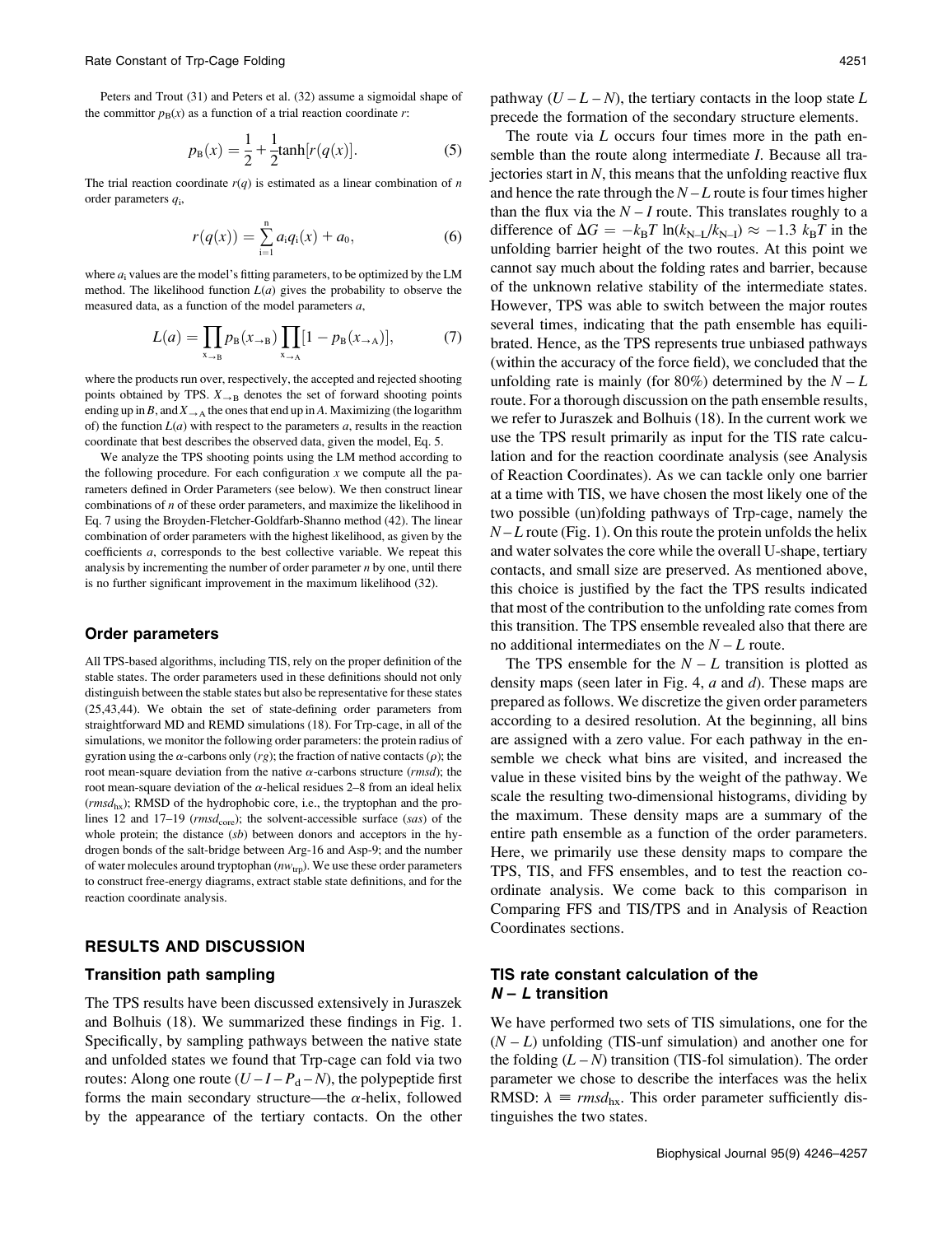During the TIS simulation we encountered several problems related to the following observations:

- 1. There are two distinct pathways for the (un)folding process  $(N - L$  and  $N - I)$ , and when we start the TIS simulation for an interface close to the initial state, there exists a nonnegligible probability that the system will choose the other pathway, which we want to exclude.
- 2. Parameter  $\lambda = rms d_{\text{hx}}$  does not distinguish between the native state and the other intermediate state I. This problem is especially prevalent in the folding TIS simulation, as a trajectory started in state  $L$  may easily end up in state I.
- 3. There is a close-to-native metastable state  $(P_d)$ , which is on-pathway for the  $N - I$ , but not for the  $N - L$  transition. For the interfaces  $\lambda$  < 1 Å the system is sometimes attracted to this metastable state  $P_{d}$ , rather than to the native state N.

We tried to circumvent the above-mentioned problems by carefully monitoring our TIS simulations. In the case where a TIS run was switching to sample a different free-energy barrier, we rejected it and restarted at the previous step. We also use TPS trajectories connecting both  $N$  and  $L$  states as an input for each of the interfaces, to ensure the sampling on the correct barrier.

The flux factors  $f_N^{1,0}$  and  $f_L^{1,0}$  (Eq. 1) were calculated based on 10-ns-long MD simulations in the native state  $(N)$  and in the loop state  $(L)$ , respectively. To initiate the loop-state flux calculation, we picked 10 structures randomly from the endpoints of the TIS-unf trajectories. When we calculate the flux, we count only the crossings on the way from the stable state through the given interface: the effective positive flux (26). After each recrossing event we check whether the trajectory relaxes back to the stable state (crosses through  $\lambda_0$ ), before a new crossing event can be counted. The procedure yielded an unfolding flux  $f_N^{1,0} = 6.7$  [ns<sup>-1</sup>] through the interface  $\lambda_1 = 0.06$  [nm] for the native state and a folding flux  $f_L^{1,0} = 1.0$ [ns<sup>-1</sup>] through the interface  $\lambda_1 = 0.23$  [nm] for the loop state.

For the calculation of the unfolding crossing probability  $P(\lambda_L|\lambda_N)$  we defined the following interfaces:  $\lambda_i = rms d_{hx}$ 0.06, 0.08, 0.10, 0.13, 0.15, and 0.17. For the folding transition crossing probability  $P(\lambda_N|\lambda_L)$ , we chose  $\lambda_i = rmsd_{hx}$ 0, 23, 0.19, 0.17, 0.15, 0.12, and 0.10. For each of the above interfaces we performed a TIS simulation, resulting in an ensemble of trajectories of the form  $N \to \lambda_i \to N$  or  $N \to$  $\lambda_i \rightarrow L$  for the unfolding process and  $L \rightarrow \lambda_i \rightarrow L$  or  $L \rightarrow$  $\lambda_i \rightarrow N$  for the folding. The statistics of all ensembles are presented in Table 1. The TIS ensemble density maps are also plotted later in Fig. 4,  $b$ ,  $c$ ,  $f$ , and  $g$ . Although they overlap with the TPS ensemble, which connects both  $L$  and  $N$  states, the interfaces farthest from the respective initial states ( $\lambda =$ 0.17 for  $N - L$  and  $\lambda = 0.10$  for  $L - N$ ) do not precisely coincide with the transition state region ( $\text{rmsd}_{\text{hx}} \approx 0.15 \pm$ 0.025). This indicates that the transition state ensemble (TSE) is actually quite broad in  $\text{rmsd}_{\text{hx}}$ .

TABLE 1 Statistics of the TIS ensembles. The total aggregate simulation time was 26  $\mu$ s (unfolding 11  $\mu$ s, folding 15  $\mu$ s)

| Transition                  |             |          |             |             |             |             |  |  |
|-----------------------------|-------------|----------|-------------|-------------|-------------|-------------|--|--|
| $N - L$                     |             |          |             |             |             |             |  |  |
| λ                           | 0.06        | 0.08     | 0.10        | 0.13        | 0.15        | 0.17        |  |  |
| Acceptance                  | 52%         | 47%      | 53%         | 44%         | 43%         | 20%         |  |  |
| Average path length*        | $260$ ps    | 634 ps   | $1.2$ ns    | $1.8$ ns    | $1.9$ ns    | $3.0$ ns    |  |  |
| Accepted pathways           | 1548        | 730      | 1209        | 386         | 708         | 102         |  |  |
| Aggregate time <sup>†</sup> | 780 ns      | 990 ns   | $3.0 \mu s$ | $1.2 \mu s$ | $3.3 \mu s$ | $1.7 \mu s$ |  |  |
| $L-N$                       |             |          |             |             |             |             |  |  |
| $\lambda$                   | 0.23        | 0.19     | 0.17        | 0.15        | 0.12        | 0.10        |  |  |
| Acceptance                  | 55%         | 47%      | 47%         | 50%         | 38%         | 40%         |  |  |
| Average path length*        | $1.8$ ns    | $1.7$ ns | $2.1$ ns    | $1.4$ ns    | $2.6$ ns    | $2.8$ ns    |  |  |
| Accepted pathways           | 415         | 226      | 332         | 1051        | 684         | 481         |  |  |
| Aggregate time <sup>†</sup> | $1.4 \mu s$ | 800 ns   | $1.5 \mu s$ | $3 \mu s$   | 4.7 $\mu$ s | $3.6 \mu s$ |  |  |

\*Weighted average over the whole ensemble.

<sup>†</sup>The ensemble aggregate length.

For each of the interfaces we can plot the crossing probability as a histogram of  $\lambda$ . By matching and reweighting these histograms we obtain the total crossing probability curve (Fig.  $3$   $a$ ). When plotted on a log scale, the functions  $P(\lambda|\lambda_N)$  and  $P(\lambda|\lambda_I)$  both reveal a plateau beyond (or below) a certain value of  $\lambda$ . The appearance of the plateau is a consequence of having crossed the transition state. Beyond (or below) a certain value of  $\lambda$ , the trajectories are committed to the final state, and thus the crossing probability becomes constant. The value of the plateau equals to the total crossing probability. From the TIS simulations,  $P(\lambda_L|\lambda_N) = 1.2 \times$  $10^{-4}$  and  $P(\lambda_N|\lambda_L) = 2.5 \times 10^{-3}$ . These results give the following rates for folding and unfolding:

$$
k_{\text{NL}} = (1.2 \,\mu s)^{-1}, \quad k_{\text{LN}} = (0.4 \,\mu s)^{-1}.
$$
 (8)

The error in these numbers is difficult to estimate, but should not be higher than a factor of 3 ( $\sim$ 1 k<sub>B</sub>T in free energy).

The calculated rate constants yield a free-energy difference  $\Delta G_{\text{NL}} = k_{\text{B}}T \ln[(k_{\text{LN}}/k_{\text{NL}})] \approx 1 \, k_{\text{B}}T$  between the folded N and the intermediate L state.

# Comparison to experiments

The computed rate constants can be directly compared to the experimental values (2):

$$
k_{\text{unf}}^{\text{exp}} = (12.7 \,\mu s)^{-1}, \quad k_{\text{fol}}^{\text{exp}} = (4.1 \,\mu s)^{-1}.
$$
 (9)

Thus, the computed folding and unfolding rates seem both one order-of-magnitude higher than the experimental ones. Nevertheless, the computed free-energy value  $\Delta G_{\rm NL} \approx 1~k_{\rm B}T$ is at first sight the same as the experimental free-energy difference between the native and unfolded state  $\Delta G_{\text{NU}}^{\text{exp}} =$ 1  $k_B T$ . However, we have to keep in mind that the experimental results are relative to the unfolded, not the loop state. From our replica-exchange simulation of Trp-cage (18) the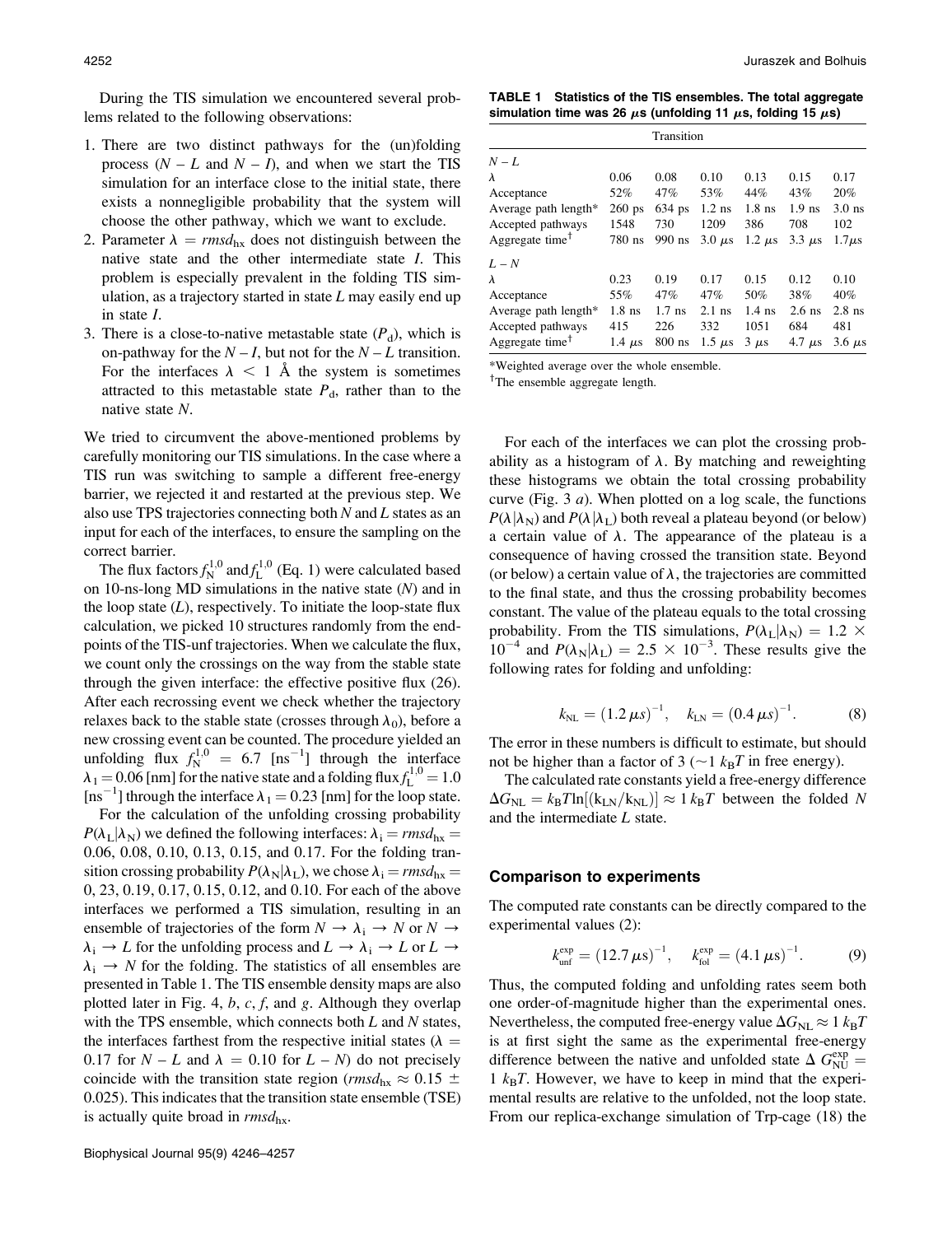

FIGURE 3 (*a*) Crossing probabilities for both  $N - L$  and  $L - N$  transitions as a function of the TIS order parameter  $(rmsd<sub>hx</sub>$  [nm]). The data points were fitted with polynomials of  $\sim$ 7. (b) Comparison of the crossing probabilities for the  $N - L$  route calculated with TIS (solid line) and FFS (circles) (c) Schematic free-energy landscape of the calculated  $N - L - U$  unfolding route (solid line), compared to experimental measurements (dotted line). The calculated unfolding rate is lower by  $\sim$ 2.3  $k_BT$  than the experimental one. The folding rate differs with experimental measurement only by 0.5  $k_BT$ .

free-energy difference between the loop and unfolded states was estimated to be  $\Delta G_{\text{LU}} \approx 1.5 \ k_{\text{B}}T$ . Using this value, the computed free-energy difference between the folded and unfolded state equals to  $\Delta G_{\rm NU} = \Delta G_{\rm NL} - \Delta G_{\rm LU} \approx -0.5$   $k_{\rm B}T$ . (A schematic free-energy landscape summarizing these values is given in Fig. 3 c.) The discrepancy of 1.5  $k_BT$  with the experimental value might be due to the OPLSAA force field. We also speculate that the lower stability of the native state of Trp-cage in the OPLSAA force field  $(2.3 \, k_B T)$  difference with experiment) may be an OPLSAA force-field issue.

Interestingly, the folding rate seems to agree better with experimental measurements. Assuming a simple steady-state approximation for the L-state, we can estimate  $k_{\text{UN}}$  by multiplying  $k_{LN}$  with the exponent of the free-energy difference between the L and U state, yielding  $k_{UN} \approx k_{LN} \times$  $e^{-\Delta G_{\text{LU}}/k_{\text{B}}T} = (1.8 \,\mu s)^{-1}$ . This value differs only by a factor of 2 from the experimentally measured folding rate, presumably within the error of the computation. We note that because the other route  $N - P_d - I - U$  is four-times less likely, it will not influence the overall folding rate significantly.

### Forward flux sampling

We performed an FFS simulation for Trp-cage starting from the native state, using  $\mathit{rmsd}_{\text{hx}}$  as the order parameter ( $\lambda$ ). The interfaces we used are presented in Table 2. This set of interface values was obtained recurrently by trial and error. In case we were not able to reach the subsequent trial interface often enough, we decreased the gap in  $\lambda$ , until the desired minimal ratio was approximately reached. Our arbitrary choice was  $P_{\text{min}}(\lambda_i|\lambda_{i+1}) \approx 0.1$ . When the probability of crossing through the next interface was  $>0.1$ , we continued the simulation with the next interface. The conditional probabilities  $P(\lambda_i|\lambda_{i+1})$  for the resulting set of interfaces are presented in Table 3. The aim of this calculation was to sample the  $N - L$  transition with a method potentially faster than TIS, while computing the rate constant at the same time. The transition-path ensemble density plots in the  $\text{rmsd}_{\text{hx}}$  –  $nw_{\text{trp}}$  and  $rmsd_{\text{hx}} - rmsd_{\text{ca}}$  planes are presented in Fig. 4. The corresponding crossing probability curve is plotted in Fig.

3 *b*. The FFS crossing probability is  $1.5 \times 10^{-6}$ , a factor-80 smaller than the one obtained with TIS, resulting in the rate constant  $k_{\text{NL}} = (100 \ \mu s)^{-1} \approx (1/8) \times k_{\text{unf}}^{\text{exp}}$ . This decrease of the rate constant (80  $\approx e^{4.4}$ -fold with respect to TIS) arises because FFS did not sample the correct barrier. By increasing the *rmsd*<sub>hx</sub> the system was biased to unfold the  $\alpha$ -helix (see Fig. 4, *d* and *g*). This process did not occur via the lowest freeenergy path possible. On the contrary, the barrier crossed was higher by 4.4  $k_BT$  than the one found with TIS. In some cases, the protein completely unfolded without even visiting the L state, indicating that direct  $N-U$  transitions are possible, although very improbable. None of the FFS trajectories ended up in the L-state, and a committor calculation showed their endpoints are either committed to the  $U$  or  $N$  state.

# Comparing FFS and TIS/TPS

It is interesting to note the differences between the FFS and the TIS/TPS transition path ensembles (Fig. 4). Projected on the  $rmsd_{\text{hx}} - rmsd_{\text{ca}}$  plane, the slope of the FFS ensemble is higher than the slope of the TPS ensemble, suggesting that the FFS pathways follow a different route. Indeed, on the FFS pathways, the  $\alpha$ -helix unfolds from the N-terminus. Even when the whole helix is solvated the Trp-6 still stacks in between the proline residues, resulting in a low, essentially constant value of  $nw_{\text{trp}}$  along the FFS pathways. In contrast, the TPS path

TABLE 2 The summary of FFS results: crossing probabilities  $P(\lambda_i|\lambda_{i+1})$  and the total number of generated trajectories

| i        | $\lambda_i$ | $\lambda_{i+1}$ | $P(\lambda_i \lambda_{i+1})$ | $N_{\text{traj}}$ |
|----------|-------------|-----------------|------------------------------|-------------------|
| $\Omega$ | 0.06        | 0.08            | 0.1914                       | 789               |
| 1        | 0.08        | 0.10            | 0.0829                       | 1810              |
| 2        | 0.10        | 0.11            | 0.1112                       | 2698              |
| 3        | 0.11        | 0.12            | 0.1250                       | 1108              |
| 4        | 0.12        | 0.13            | 0.1472                       | 1019              |
| 5        | 0.14        | 0.16            | 0.1708                       | 896               |
| 6        | 0.16        | 0.17            | 0.6085                       | 493               |
| 7        | 0.17        | 0.18            | 0.7979                       | 376               |
| 8        | 0.18        | 0.19            | 0.8779                       | 374               |
| 9        | 0.19        | 0.20            | 0.8761                       | 347               |
| 10       | 0.20        | 0.22            | 0.7143                       | 35                |
|          |             |                 |                              |                   |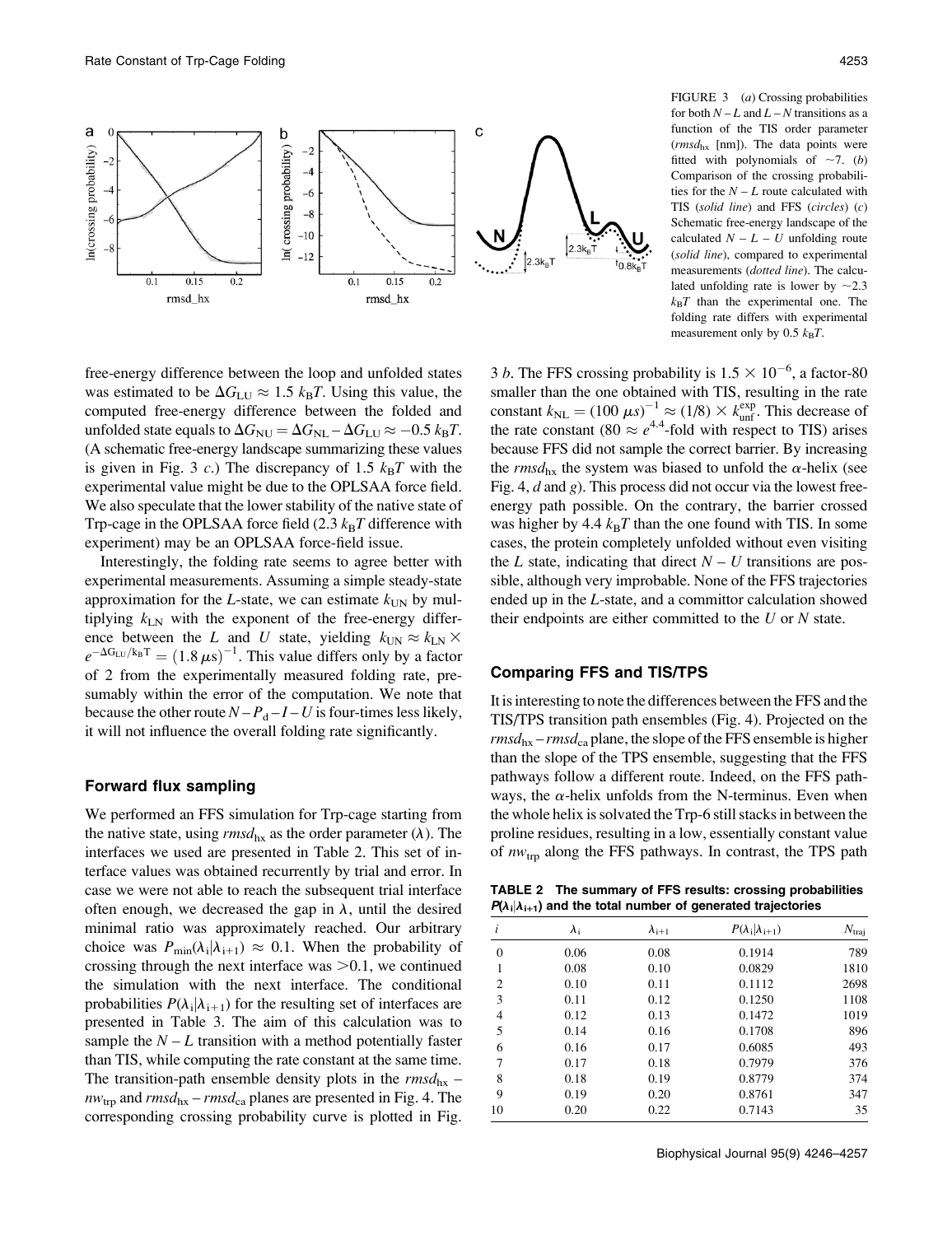TABLE 3 Order parameters defining the upper (max) and lower (min) boundaries of the stables state  $N$  (native) and  $L$  (loop)

| Order parameters       | $N_{\rm min}$ | $N_{\rm max}$ | $L_{\rm min}$ | $L_{\rm max}$ |  |
|------------------------|---------------|---------------|---------------|---------------|--|
| $\mathit{rmsd}(nm)$    | 0             | 0.25          | 0.45          | 0.8           |  |
| $rmsd_{\text{hx}}(nm)$ | $_{0}$        | 0.05          |               |               |  |
| $sas(nm^2)$            | 17            | 18.5          |               | 30            |  |
| ρ                      | 0.75          | 0.90          | 0.20          | 0.50          |  |
| $nw_{\text{trp}}$      | 0             |               | 12            | 25            |  |

ensemble, when viewed from the unfolding perspective, shows slow but steady solvation of the hydrophobic core.

Even though the two simulations were started from the same equilibrated PDB structure (the TPS was started from an unfolding pathway initiated with this configuration), the initial states for the two cases are different. The FFS pathways are all anchored in the initial native configuration, while the TPS paths can relax the initial  $N$  state within the allowed definition, causing a difference of 1 Å in  $\textit{rmsd}_{\text{ca}}$  between the initial configurations of the TIS/TPS ensemble and FFS pathways. The TPS pathways show that the last step of folding (or the first step of unfolding) of Trp-cage is a rearrangement of parts of the backbone not belonging to the helix, corresponding to a change in  $\mathit{rmsd}_{\text{ca}}$ . In contrast, FFS does not allow the pathways to increase the  $\text{rms}d_{\text{ca}}$  at the beginning of the simulation. This sampling problem with FFS might be overcome by moving the first interface further from the initial state, but then the FFS method would become much less efficient.

Both FFS and TPS are sampling the same ensemble and the FFS results should eventually relax to the proper transition path ensemble, but this might be problematic if there are two valleys separated by a free-energy barrier in an orthogonal direction to the order parameter  $\lambda$ . If this is the case, and the order parameter  $\lambda$  is not the best reaction coordinate, then the FFS method might channel all pathways to the nearest valley, even if the free-energy barrier will eventually turn out higher. An alternative explanation is that  $\textit{rmsd}_{\text{hx}}$  is a fast fluctuating variable and the FFS accepts any path that shows a fluctuation in this fast variable, not allowing for a proper relaxation of the pathways in directions orthogonal to the imposed order parameter. Our implementation of the TIS algorithm does not have this problem as we guide our ensemble in the right valley, using initial TPS trajectories, anchored in both the final and initial states. While TIS is less efficient than FFS in the generation of trajectories, TIS trajectories are more decorrelated from each other than the FFS path due to the backward shooting move.

We note that we did not put as much effort in the FFS simulation as we did in the TIS rate computation. Our TIS results are therefore probably more reliable. The point we would



FIGURE 4 TPS ensemble of the  $N - L$  transition (a and e) versus the TIS ensembles of the  $N - L$  (b and f) and  $L - N$  (c and g) routes for their extreme interfaces and FFS transition path ensemble (d and h), respectively, in two representations:  $\mathit{rmsd}_{\text{hx}}[\text{nm}] - \mathit{nw}_{\text{trp}}(a-d)$  and  $\mathit{rmsd}_{\text{hx}}[\text{nm}] - \mathit{rmsd}_{\text{ca}}[\text{nm}](e-h)$ . Color scheme: red indicates that at least 70% of pathways visited through the bin; white indicates that no pathways passed that bin. Interfaces have been demarked with vertical lines for the TIS ensembles. The black thick solid line in the middle of the plots connects the native state, characterized by  $rmsd_{hx}$ 0.05nm,  $n w_{\text{trp}} \approx 9$  and  $r m s d_{\text{ca}} = 0.19$  nm with the L state, which has an unfolded helix ( $r m s d_{\text{hx}} = 0.23$  nm), more waters within the cutoff distance of the Trp-6  $(nw_{\text{trp}} \approx 15)$ , and  $rms_{\text{ca}} \approx 0.35$  nm. In the TPS ensemble plot (e), thin gray solid lines along  $rc_{\text{NL}} = const$  indicate the reaction coordinate found by the LM analysis. In the same plot, the stars show the location of the  $p_B = 0.5$  TSE structures from Juraszek and Bolhuis (18), whereas the diamonds denote the transition state structures predicted by the LM analysis.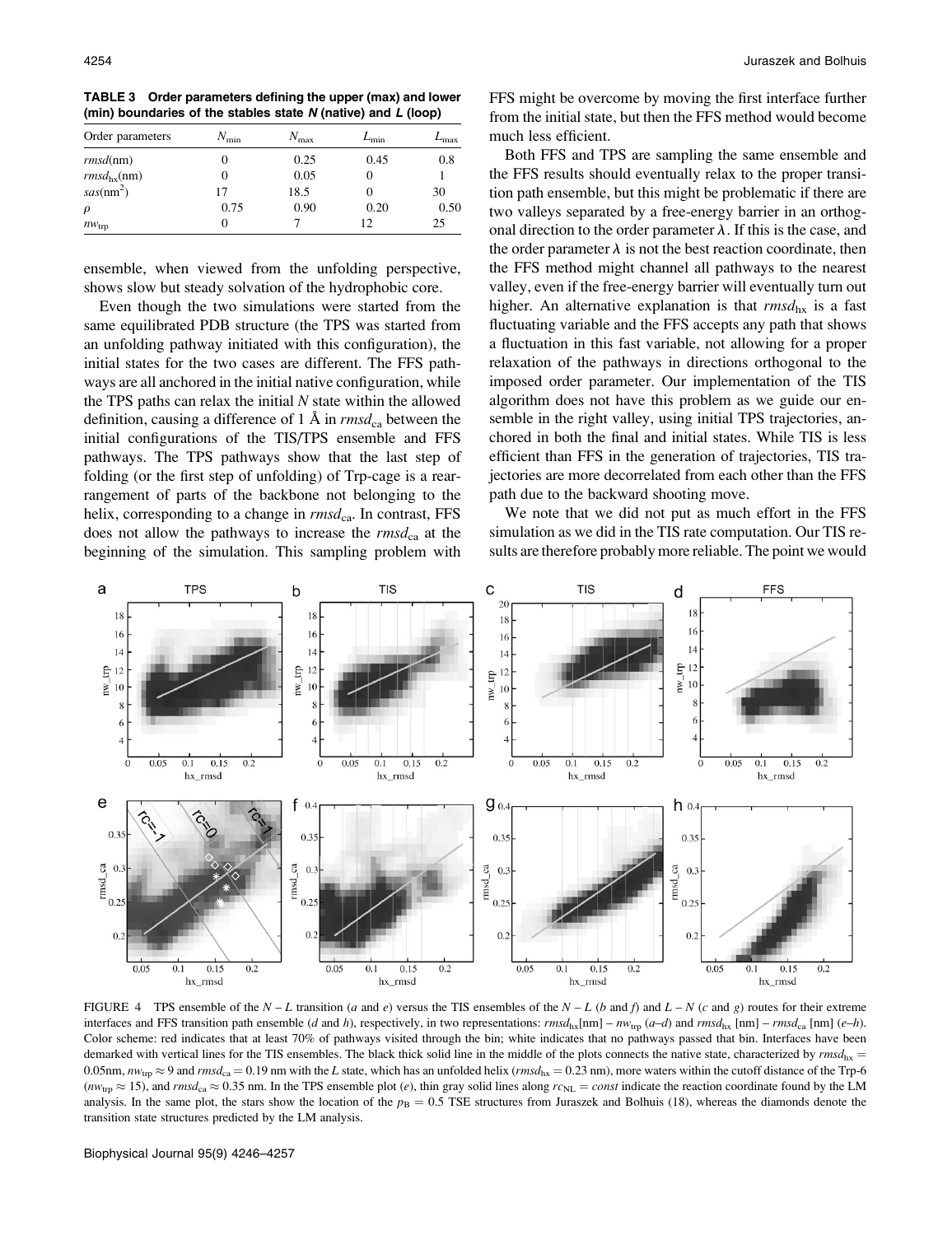like to make here is that it is difficult to judge whether the path sampling result is trustworthy. A naive implementation of FFS will almost certainly lead to the wrong results. We therefore recommend a careful approach when using either FFS or TIS.

#### Analysis of reaction coordinates

The reaction coordinate analysis is based on the TPS simulation results (18). We collected all configurations of the forward shooting points, together with the destination of their trajectories: the initial or the final state. We divided this shooting point ensemble in two parts: one belonging to the  $N-I$  route and the other to the  $N-L$  path. We subjected both subensembles to the likelihood-maximization (LM) procedure (32). For the  $N - I$  subensemble the single most committor-correlated order parameter appeared to be  $\mathit{rmsd}_{\text{ca}}$ . No significant improvements were obtained for double combinations of trial order parameters. The resulting reaction coordinate is  $rc_{\text{NI}} = -3.7 + 12 \text{rms} d_{\text{ca}}$ , where the RMSD is given in nanometers. For the  $N - L$  subensemble the helix RMSD  $\rm{rmsd}_{\rm{hx}}$  yielded the maximum likelihood among the single order parameters. By adding another order parameter to our trial reaction coordinates, we were able to increase the maximum likelihood by a significant amount (32) for the combination of  $\text{rmsd}_{\text{hx}}$  and  $\text{rmsd}_{\text{ca}}$ . Reaction coordinates of the third order did not result in significant improvement. The reaction coordinate for the  $N - L$  route can thus be written as  $rc_{NL} = -4.5 + 13 \, rms\,_{hx} + 8 \, rms\,_{ca}.$ 

From the shooting point ensemble we extract the configurations that have  $rc \approx 0$ , corresponding to a predicted  $p_B \approx$ 0.5. Inspection of these configurations reveals basically two kind of structures, differing by the position of Ala-12. In all cases water molecules penetrate the cavity between the tryptophan side chain and protein backbone. The side chain of Tyr-3 is twisted compared to the native state, allowing for solvation of the core. Several  $p_B \approx 0.5$  configurations are presented in Fig. 5 and compared with configurations calculated by committor analysis (18). The configurations appear similar, indicating that the reaction coordinate analysis is reasonable.

Of course, the LM only predicts these structures to be transition states. To test this prediction, we performed an additional full committor calculation for several of these structures, using 10–50 independent trajectories (based on the error criterion of (25)). The committor values were mostly between 0.3 and 0.7, although there were also a few structures with a low  $p_B$ . The fact that the committor value is not exactly 0.5 might be due to the limited number of shooting points. We plotted the surfaces corresponding to  $r c_{NL} = -1$ ,  $r_{\text{CNL}} = 0$ , and  $r_{\text{CNL}} = 1$  as solid lines in the TPS ensemble density maps in Fig. 4 e. The surfaces are roughly perpendicular to the guiding line connecting the N and L states, as expected. In the same plot we indicated the shooting points used for the full committor test, as well as the true TSE, as was published in Juraszek and Bolhuis (18). The first set lies on the  $rc_{NL} = 0$  surface, but the true TSE lies at slightly lower values of  $r_{\text{NL}}$ , indicating that the LM has not found the true reaction coordinate yet. While the LM approach could be improved by including more order parameters, the analysis is also hampered by the assumption of a linear reaction coordinate, and the limited number of shooting points in the ensemble.

The reaction coordinate analysis should be completed by performing a committor analysis for the ensemble of constraint configurations along these lines. Because there are many other configurations with the value of  $r c_{NL} = 0$  that do not correspond to the TSE, this committor distribution along the  $r c_{NL} = 0$  line will, almost certainly, not be peaked at  $\sim p_B$  = 0.5. Hence, we did not perform this expensive calculation. The reaction coordinate that we found, therefore, most likely provides only a local description of the  $L - N$  path ensemble, and will not be predictive for the total reaction. By improving the path ensemble, and computing more order parameters to test, the reaction coordinate could be refined. We leave this for a future study.

Our choice of TIS order parameter  $\lambda = rms d_{\text{hx}}$  for the  $N - L$ transition could be the reason of some of the sampling problems in the folding TIS simulation. Although in principle TIS should not be very much dependent on the order parameter choice, including the  $\text{rmsd}_{\text{ca}}$  in the order parameter



FIGURE 5 (a) The  $p_B$  values, based on the TPS shooting points, are plotted as dots in function of the calculated reaction coordinate  $r_{\text{NL}}$ . The solid line is the fitted Tanh function given by Eq. 5.  $(b-d)$  Comparison of the structures with  $p_B \approx 0.5$  predicted by LM analysis (*b* and *d*) and real  $p_B \approx 0.5$  structures resulting from a full committor calculation from Juraszek and Bolhuis (18) ( $b$  and  $e$ ).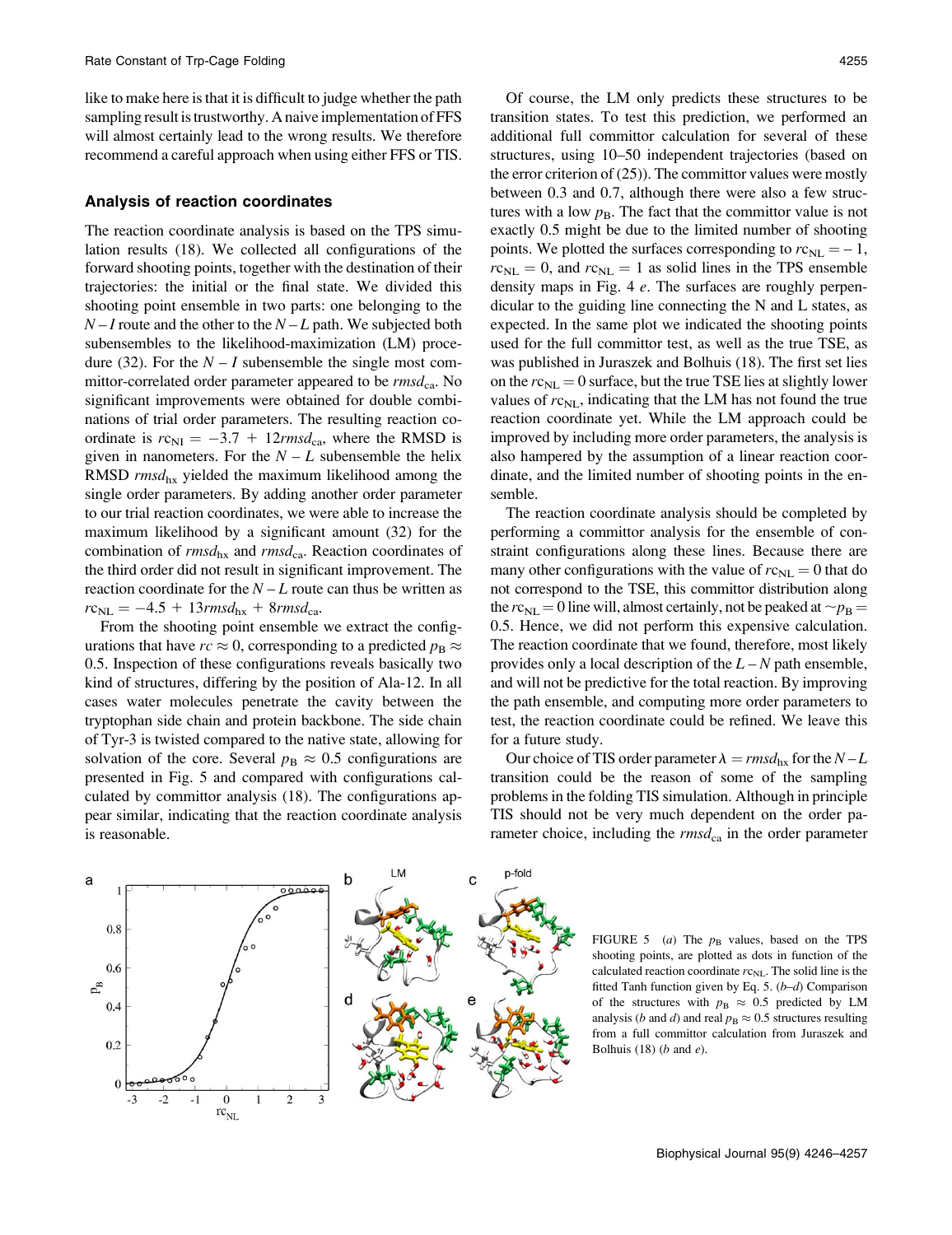would have been useful for the TIS folding rate calculation, as any  $U - I$  transitions would have been forbidden. Nevertheless, successful sampling was still possible using only  $\lambda =$  $rmsd_{\rm hx}$ .

That the order parameter  $\lambda = rms d_{\text{hx}}$  did not include the  $rmsd_{cs}$  in the FFS simulations is probably the cause for the serious underestimation of the rate. Performing the FFS with the above complete reaction coordinate would probably improve the FFS sampling.

# CONCLUSIONS

We have performed a full transition interface sampling calculation of the folding and unfolding process between the rate-limiting intermediate loop state and the native state for the Trp-cage mini-protein in explicit solvent. To our knowledge, this is the first computation of such kind for a protein with tertiary structure formation.

The unfolding  $(N - L)$  rate constant calculated with the OPLSAA FF is one order-of-magnitude higher then the measured experimental value, while the folding  $(L - N)$  rate, including a minor correction reasonably agrees with the experiment. The discrepancy is probably the OPLSAA forcefield related issue. The native state appears to be less stable than the unfolded state with a free-energy difference of  $\sim$ 2  $k_BT$ . A lower stability of the native state of Trp-cage in the OPLSAA force field has also been observed by others (A. Laio, International School for Advanced Studies (SISSA), personal communication, 2007).

The TPS and TIS ensembles follow the pathways corresponding to the lowest free-energy barriers. In contrast, forward flux sampling resulted in serious overestimation of the free-energy barriers and hence underestimation of the rate constant, because of the channeling of paths into the wrong direction. This is not caused by the fact that FFS is in principle wrong, but in practice more sensitive to the choice of order parameter than TIS.

Application of likelihood maximization for the TPS ensemble revealed that the reaction coordinate for the  $L - N$ transition is a combination of the  $\text{rmsd}_{\text{hx}}$  and the  $\text{rmsd}_{\text{ca}}$ . Using this reaction coordinate instead of only the  $\text{rmsd}_{\text{hx}}$ might improve the TIS sampling, and will almost certainly improve the FFS results.

A future study might improve and test the proposed reaction coordinate thoroughly by committor analysis. TIS can also be used to compute the rate for the other transitions in the Trp-cage system, i.e.,  $N - I$ ,  $I - U$ , and  $L - U$ , and possible transitions to misfolded states.

As a final remark, the methodology presented in this article opens the way for the investigation of the kinetics of other proteins, leading to improved insight in protein folding and conformational change.

We thank Baron Peters for discussions on the likelihood-maximization method and for the code of the Broyden-Fletcher-Goldfarb-Shanno-based likelihood maximization.

## **REFERENCES**

- 1. Neidigh, J., R. Fesinmeyer, and H. Andersen. 2002. Designing a 20 residue protein. Nat. Struct. Biol. 9:425–430.
- 2. Qiu, L., S. Pabit, A. Roitberg, and S. Hagen. 2002. Smaller and faster: the 20-residue Trp-cage protein folds in 4  $\mu$ s. J. Am. Chem. Soc. 124: 12952–12953.
- 3. Neuweiler, H., S. Doose, and M. Sauer. 2005. A microscopic view of miniprotein folding: enhanced folding efficiency through formation of an intermediate. Proc. Natl. Acad. Sci. USA. 102:16650–16655.
- 4. Ahmed, Z., I. Beta, A. Mikhonin, and S. Asher. 2005. UV-resonance Raman thermal unfolding study of Trp-cage shows that it is not a simple two-state miniprotein. J. Am. Chem. Soc. 127:10943–10950.
- 5. Streicher, W. W., and G. I. Makhatadze. 2007. Unfolding thermodynamics of Trp-cage, a 20-residue miniprotein, studied by differential scanning calorimetry and circular dichroism spectroscopy. Biochemistry. 46:2876–2880.
- 6. Simmerling, C., B. Strockbine, and A. Roitberg. 2002. All-atom structure prediction and folding simulations of a stable protein. J. Am. Chem. Soc. 124:11258–11259.
- 7. Snow, C. D., B. Zagrovic, and V. Pande. 2002. The Trp-cage: folding kinetics and unfolded state topology via molecular dynamics simulations. J. Am. Chem. Soc. 124:14548–14549.
- 8. Ota, M., M. Ikeguchi, and A. Kidera. 2004. Phylogeny of proteinfolding trajectories reveals a unique pathway to native structure. Proc. Natl. Acad. Sci. USA. 101:17658–17663.
- 9. Linhananta, A., J. Boer, and I. MacKay. 2005. The equilibrium properties and folding kinetics of an all-atom Go model of the Trpcage. J. Chem. Phys. 122:114901.
- 10. Ding, F., S. Buldyrev, and V. Dokholyan. 2005. Folding Trp-cage to NMR resolution native structure using a coarse-grained protein model. Biophys. J. 88:147–155.
- 11. Rhee, Y. M., E. J. Sorin, G. Jayachandran, E. Lindahl, and V. Pande. 2004. Simulations of the role of water in the protein-folding mechanism. Proc. Natl. Acad. Sci. USA. 101:6456–6461.
- 12. Beck, D. A. C., and V. Daggett. 2004. Methods for molecular dynamics simulations of protein folding/unfolding in solution. Methods. 34:112-120.
- 13. Sørensen, M. R., and A. F. Voter. 2000. Temperature-accelerated dynamics for simulation of infrequent events. J. Chem. Phys. 112:9599–9606.
- 14. Sugita, Y., and Y. Okamoto. 1999. Replica-exchange molecular dynamics method for protein folding. Chem. Phys. Lett. 314:141–151.
- 15. Zhou, R. 2003. Trp-cage: folding free energy landscape in explicit water. Proc. Natl. Acad. Sci. USA. 100:13280–13285.
- 16. Paschek, D., H. Nymeyer, and A. Garcia. 2007. Replica exchange simulation of reversible folding/unfolding of the Trp-cage miniprotein in explicit solvent: on the structure and possible role of internal water. J. Struct. Biol. 157:524–533.
- 17. Frenkel, D., and B. Smit. 2002. Understanding Molecular Simulation, 2nd Ed. Academic Press, San Diego, CA.
- 18. Juraszek, J., and P. G. Bolhuis. 2006. Sampling the multiple folding mechanisms of Trp-cage in explicit solvent. Proc. Natl. Acad. Sci. USA. 103:15859–15864.
- 19. Laio, A., and M. Parrinello. 2002. Escaping free-energy minima. Proc. Natl. Acad. Sci. USA. 99:12562–12566.
- 20. Voter, A. F., and M. R. Sørensen. 1999. Accelerating atomistic simulations of defect dynamics: hyperdynamics, parallel replica dynamics, and temperature-accelerated dynamics.Mat. Res. Soc. Symp. Proc.538:427–439.
- 21. Grubmüller, H. 1995. Predicting slow structural transitions in macromolecular systems: conformational flooding. Phys. Rev. E Stat. Phys. Plasmas Fluids Relat. Interdiscip. Topics. 52:2893–2906.
- 22. Piana, S., and A. Laio. 2007. A bias-exchange approach to protein folding. J. Phys. Chem. B. 111:4553–4559.
- 23. Dellago, C., P. G. Bolhuis, F. S. Csajka, and D. Chandler. 1998. Transition path sampling and the calculation of rate constants. J. Chem. Phys. 108:1964–1977.